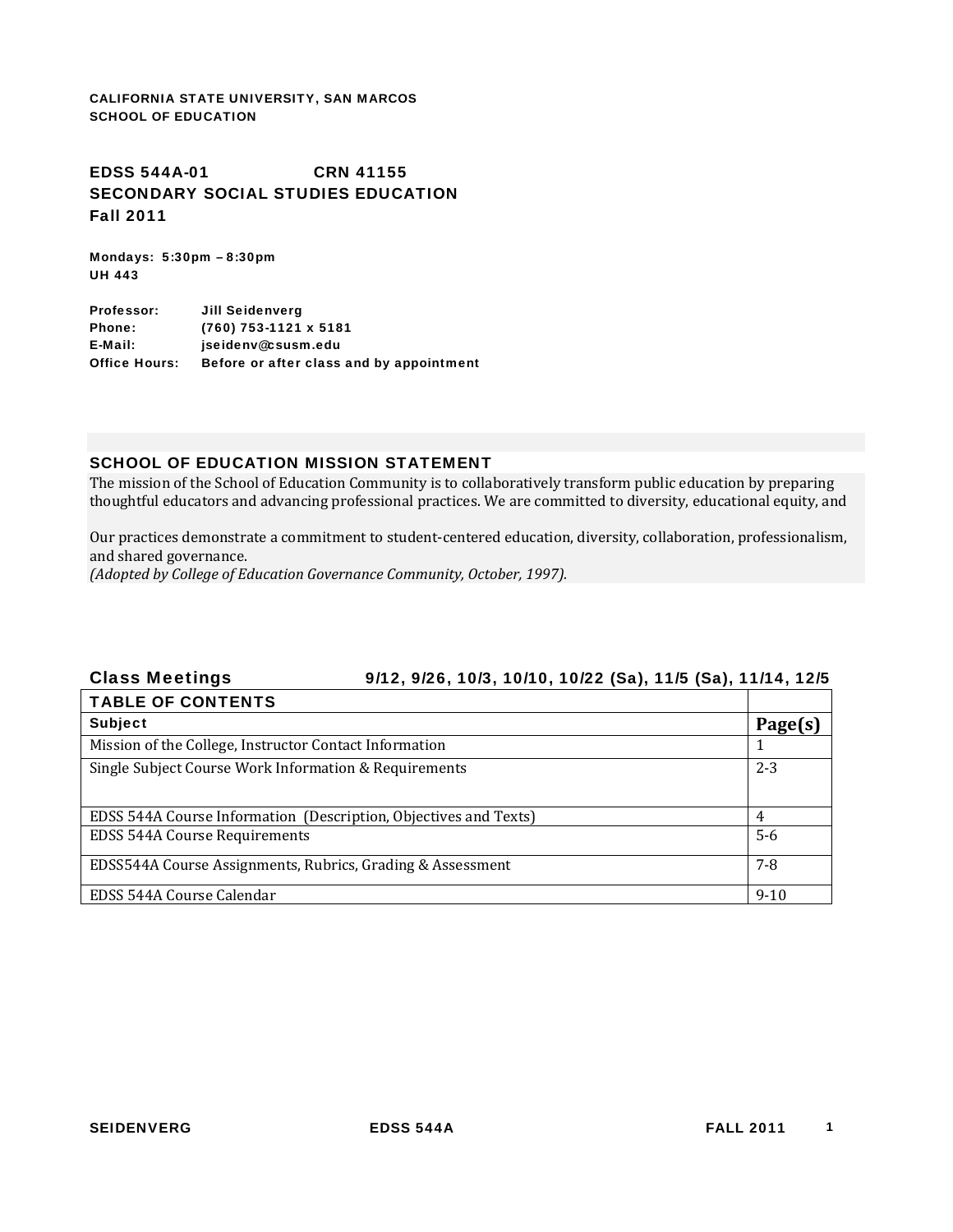# SINGLE SUBJECT COURSE WORK INFORMATION & REQUIREMENTS

# Course Prerequisites

Admission to the Single Subject Program, EDUC 350, EDUC 364, & EDUC 422

#### Authorization to Teach English Learners

 *(Approved by CCTC in SB 2042 Program Standards, August 02.)* This credential program has been specifically designed to prepare teachers for the diversity of languages often encountered in California public school classrooms. The authorization to teach English learners is met through the infusion of content and experiences within the credential program, as well as additional coursework. Teacher candidates successfully completing this program receive a credential with authorization to teach English learners.

#### Teacher Candidate Learning Outcomes

Teacher Candidates will be required to complete a Teaching Performance Assessment, show proof of Teacher Performance Expectations and complete critical assessment tasks‐ specific assignments for this course. It is the teacher candidates responsibility to understand expectations and complete assignments by stated due dates.

#### California Teacher Performance Assessment (CalTPA)

 assessment system is called the CalTPA or the TPA for short.To assist your successful completion of the TPA a series designs), and unit plans (unit designs) in order to support and ensure your success on the TPA and more importantly in your credential program. The CalTPA Candidate Handbook, TPA seminars, and other TPA support Beginning July 1, 2008 all California credential candidates must successfully complete a state‐approved system of teacher performance assessment (TPA), to be embedded in the credential program of preparation. At CSUSM this of informational seminars are offered online through Moodle Cougar Courses. TPA related questions and logistical concerns are to be addressed during the seminars. Your attention to TPA seminars will greatly contribute to your success on the assessment. Additionally, SOE classes use common pedagogical language, lesson plans (lesson materials can be found on the SOE website.

# School of Education Attendance Policy

 to attend all classes and participate actively. At a minimum, teacher candidates must attend more than 80% of class time, or s/he may not receive a passing grade for the course at the discretion of the instructor. Individual  circumstances, s/he should contact the instructor as soon as possible. *(Adopted by the College of Education Governance Community, December, 1997.)* Due to the dynamic and interactive nature of courses in the School of Education, all teacher candidates are expected instructors may adopt more stringent attendance requirements. Should the teacher candidate have extenuating

# Teacher Candidates with Disabilities Requiring Reasonable Accommodations

 Teacher candidates with disabilities who require reasonable accommodations must be approved for services by providing appropriate and recent documentation to the Office of Disable Student Services (DSS). This office is located in Craven Hall 4300, and can be contacted by phone at (760) 750‐4905, or TTY (760) 750‐4909. Teacher candidates authorized by DSS to receive reasonable accommodations should meet with their instructor during office hours or, in order to ensure confidentiality, in a more private setting.

# All University Writing Requirement

The writing requirements for this class will be met as described in the assignments. Every course at the university, including this one must have a writing requirement of at least 2500 words.

#### CSUSM Academic Honesty Policy

 Students will be expected to adhere to standards of academic honesty and integrity, as outlined in the Student Any quoted material should give credit to the source and be punctuated with quotation marks. Academic Honesty Policy. All written work and oral presentation assignments must be original work. All ideas/materials that are borrowed from other sources must have appropriate references to the original sources.

Teacher candidates are responsible for honest completion of their work including examinations. There will be no tolerance for infractions. If you believe there has been an infraction by someone in the class, please bring it to the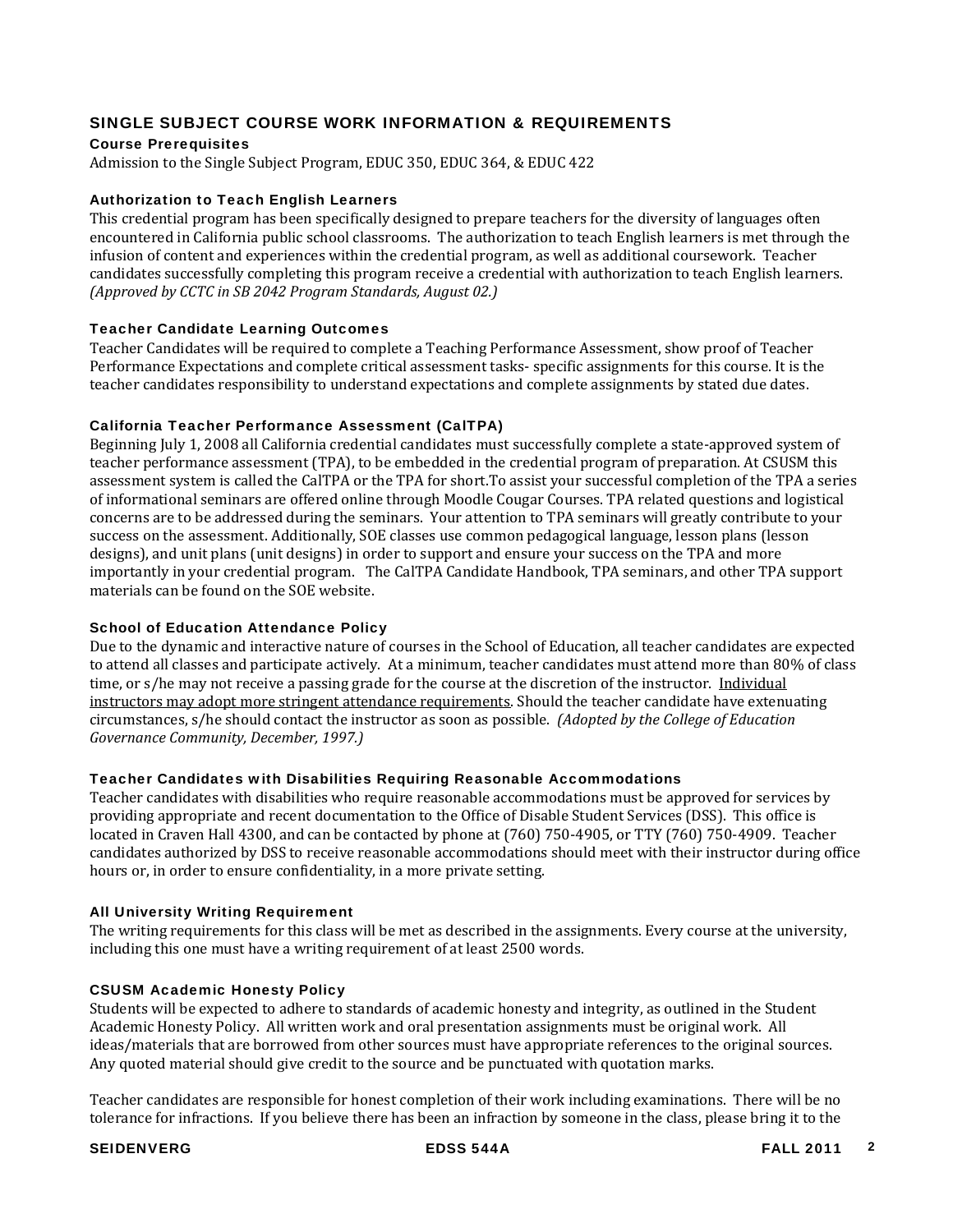accordance with the general rules and regulations of the university. Disciplinary action may include the lowering of grades and/or the assignment of a failing grade for an exam, assignment, or the class as a whole. Incidents of instructor's attention. The instructor reserves the right to discipline any student for academic dishonesty in Academic Dishonesty will be reported to the Dean of Students. Sanctions at the University level may include suspension or expulsion from the University.

# Plagiarism

As an educator, it is expected that each teacher candidate will do his/her own work, and contribute equally to group projects and processes. Plagiarism or cheating is unacceptable under any circumstances. If you are in doubt about whether your work is paraphrased or plagiarized see the Plagiarism Prevention for Students website http://library.csusm.edu/plagiarism/index.html. If there are questions about academic honesty, please consult the University catalog.

# Electronic Communication Protocol

timely manner. Please be reminded that electronic correspondences are a very specific form of communication, Electronic correspondence is a part of your professional interactions. If you need to contact instructor or other teacher candidates, e-mail is often the easiest way to do so. It is my intention to respond to all received e-mails in a with their own form of nuances, meanings, and etiquette. For instance, electronic messages sent with all upper case letters, major typos, or slang, often communicates more than the sender originally intended. With that said, please be mindful of all electronic messages you send, to your colleagues, to faculty members in the School of Education, or to persons within the greater educational community. All electronic messages should be crafted with professionalism and care.

# **Things to consider:**

- Would I say in person what this e-mail specifically says?
- How could this e-mail be misconstrued?
- Does this e-mail represent my highest self?
- Am I sending this e-mail to avoid a face-to-face conversation?

In addition, if there is ever a concern with an email I send to you, let's talk in person so we can correct any confusion.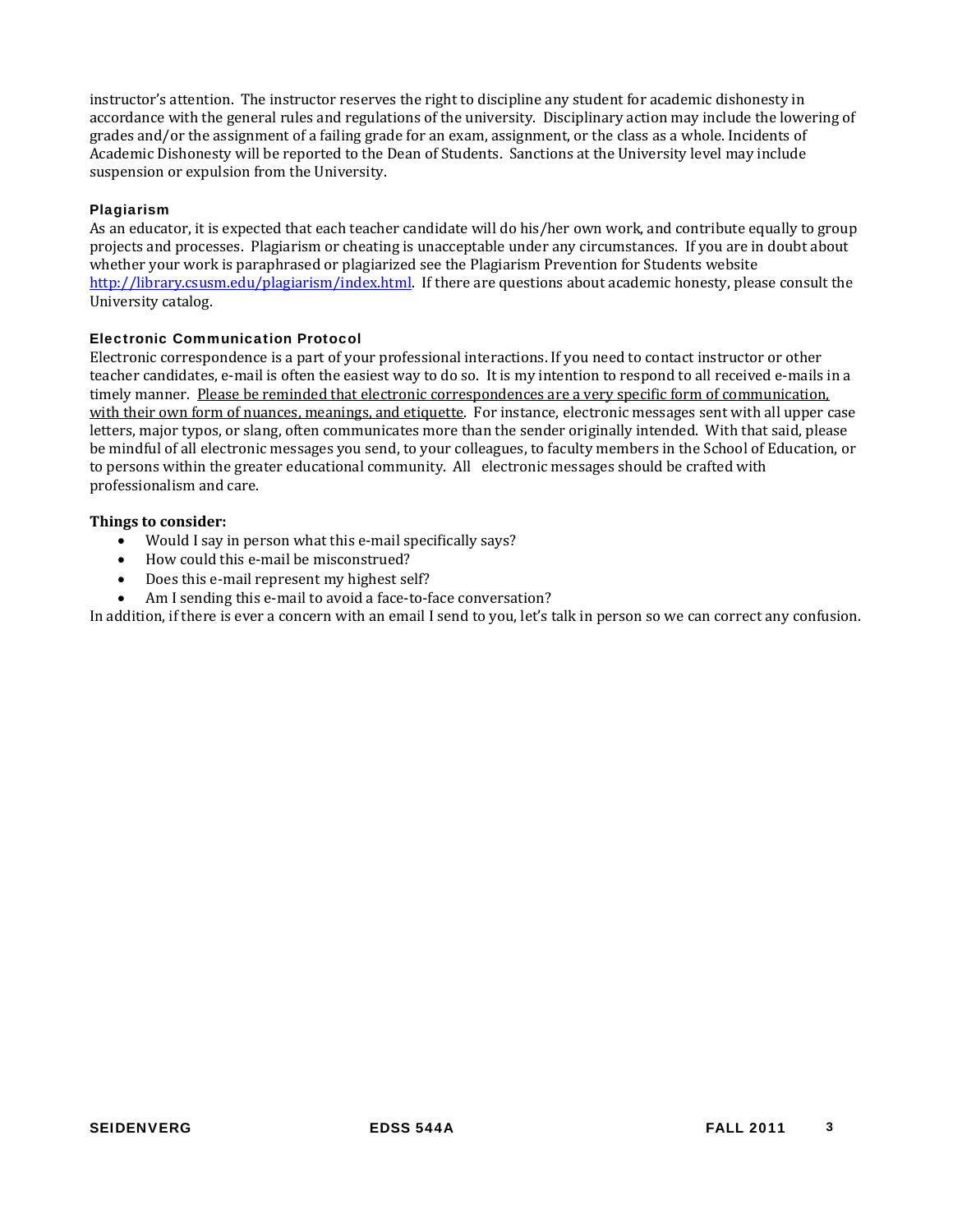# EDSS 544A COURSE INFORMATION REQUIREMENTS

# Course Description Secondary Social Studies Education

Focuses on developing an understanding of theory, methodology, and assessment of Social Studies in integrated and inclusive secondary classrooms: Part A. This course is aligned with California's SB 2042 Standards.

# **Objectives**

During interrelated activities in program coursework and fieldwork, SS history/social science candidates learn and practice ways to:

- 1. state-adopted K-12 academic content standards for students in history while helping students to use history-social science analysis skills at intermediate and advanced levels;
- 2. apply social science concepts to historical issues and enrich the study of history through in‐depth case studies, historical literature, and cross‐cultural activities;
- 3. encourage civic participation through studies of democratic civic values and constitutional principles;
- 4. deal honestly and accurately with controversial issues in historical or contemporary contexts;
- 5. discuss important roles of religion in world and United States history without bias;
- 6. incorporate a range of critical thinking skills and academic study skills into social studies instruction;
- 7. utilize active forms of social science learning with all students, including simulations, debates, research studies and cooperative projects.

As a result of this course, you will be able to:

- 1. Apply the California History/Social Science Framework, the State H/SS Standards and related documents to the classroom experience;
- 2. Understand the value of incorporating primary source materials, the arts, and oral history methods into social studies instruction;
- 3. Become aware of the multitude of community resources available to teachers and the ways in which these resources can be used to strengthen the social studies program;
- 4. Design lesson plans and implement them through a developmentally appropriate unit that reflects the needs of the learning community while infusing a multicultural perspective throughout.
- 5. Design curricula that reflect a variety of instructional strategies and that develop higher-level thinking skills through active participation;
- 6. More deeply appreciate the social sciences and history as a field of study.

# Required Texts

CSDE. (2000). History‐Social Science Framework (for California Public Schools K‐12). Sacramento, CA. (H/SS) www.cde.ca.gov/cilbranch/cfir/hsssbeup.pdf

Marzano, Robert J. et al. (2004). Classroom Instruction That Works. Alexander, VA: Association for Curriculum & Development.

A choice of 2 books presented in class. <u>A History of the World in 6 Glasses,</u> by Tom Standage, or <u>A Little History of the</u> World, by E. H. Gombrich.

# Books shared with other classes

 Fisher, D. & Frey, N. (2012). *Improving Adolescent Literacy: Strategies at Work.* (3rd ed.) Pearson, Merrill, Prentice Hall: Upper Saddle River, NJ.

 Wiggins, Grant & McTighe, Jay (2001 or 2005). *Understanding By Design (1st or 2nd ed.).* Upper Saddle River, NJ: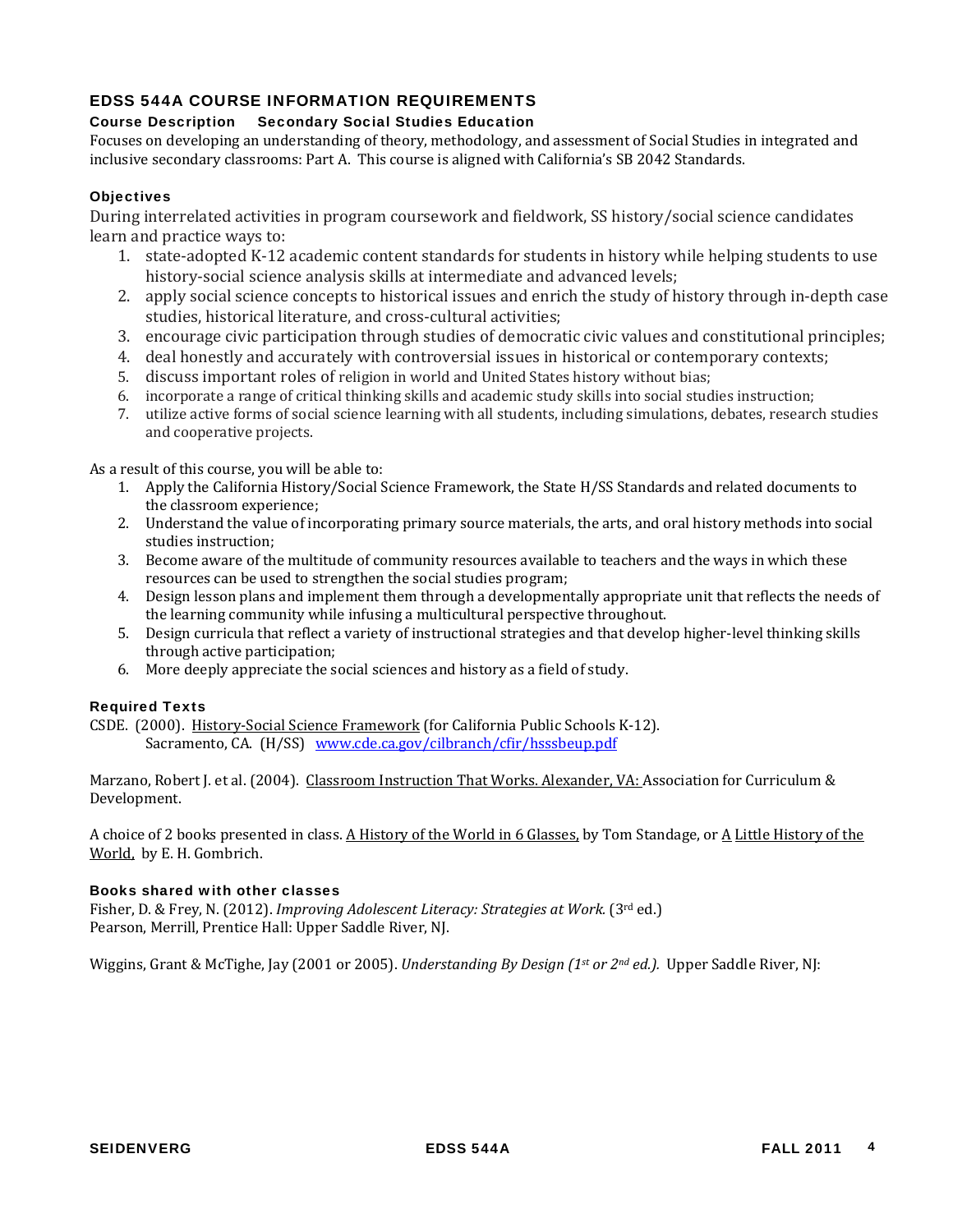# EDSS 544A COURSE REQUIREMENTS

 Teacher education is a professional preparation program. It is expected that teacher candidates will come to class prepared to discuss the readings, submit required assignments, and participate in class activities. Teacher candidates are expected to adhere to academic honesty and integrity, standards of dependability, confidentiality and writing achievement. Because it is important for teachers to be able to effectively communicate their ideas to students, parents, colleagues, and administrators, writing that is original, clear and error‐free is a priority for the School of Education.

deducted if assignments are submitted late. Half credit for any late assignments turned in within one week of the  *original due date. No assignments will be accepted after one week.* It is expected that work will be turned in on time. Please discuss individual issues with the instructor. Points will be

# Teacher Performance Expectation (TPE) Competencies

 attitudes necessary to assist schools and districts in implementing an effective program for all students. The acquisition of the Single Subject Credential. A full‐text version of the TPE descriptions can be downloaded from the This course is designed to help teachers seeking the Single Subject Credential to develop the skills, knowledge, and successful candidate must be able to demonstrate their understanding and ability to apply each of the TPE's, that is, merge theory and practice in order to realize a comprehensive and extensive educational program for all students. Failure to meet a minimum competence in any of the TPE's by the completion of the program will prevent the School of Education website. This course will emphasize the following TPEs:

# **Primary Emphasis**

 TPE 4‐ Making Content Accessible TPE 1b‐Subject Specific Pedagogical Skills for SS Teaching Assignment TPE 3‐ Interpretation and Use of Assessments TPE 6c‐Developmentally Appropriate Practices in Grades 9‐12 TPE 6d‐Developmentally Appropriate Practices for Special Education TPE 9‐ Instructional Planning TPE10‐ Instructional Time

# **Secondary Emphasis**

 TPE12‐ Professional, Legal, and Ethical Obligation TPE 2‐ Monitoring Student Learning During Instruction TPE 5‐ Student Engagement TPE 7‐ Teaching English Learners TPE11‐ Social Environment

# Teaching History-Social Science in a Single subject Assignment

 state‐adopted academic content standards for students in history‐social science (Grades 7‐12). They enable students to learn and use analytic thinking skills in history and social science while attaining the state‐adopted Candidates for a Single Subject Teaching Credential in History‐Social Science demonstrate the ability to teach the academic content standards for students. They use timelines and maps to reinforce students' sense of temporal and spatial scale. Candidates teach students how social science concepts and themes provide insights into historical periods and cultures. They help students understand events and periods from multiple perspectives by using simulations, case studies, cultural artifacts, works of art and literature, cooperative projects, and student research activities.

 (e.g., social, cultural, religious, race, and gender issues), and encourage students to reflect on and share their insights and values. They design activities to counter illustrate multiple viewpoints on issues. Candidates monitor the Additionally, History‐Social Science Single Subject Candidates connect essential facts and information to broad themes, concepts and principles, and they relate history-social science content to current or future issues. They teach students how cultural perspectives inform and influence understandings of history. They select and use ageappropriate primary and secondary documents and artifacts to help students understand a historical period, event, region or culture. Candidates ask questions and structure academic instruction to help students recognize prejudices and stereotypes. They create classroom environments that support the discussion of sensitive issues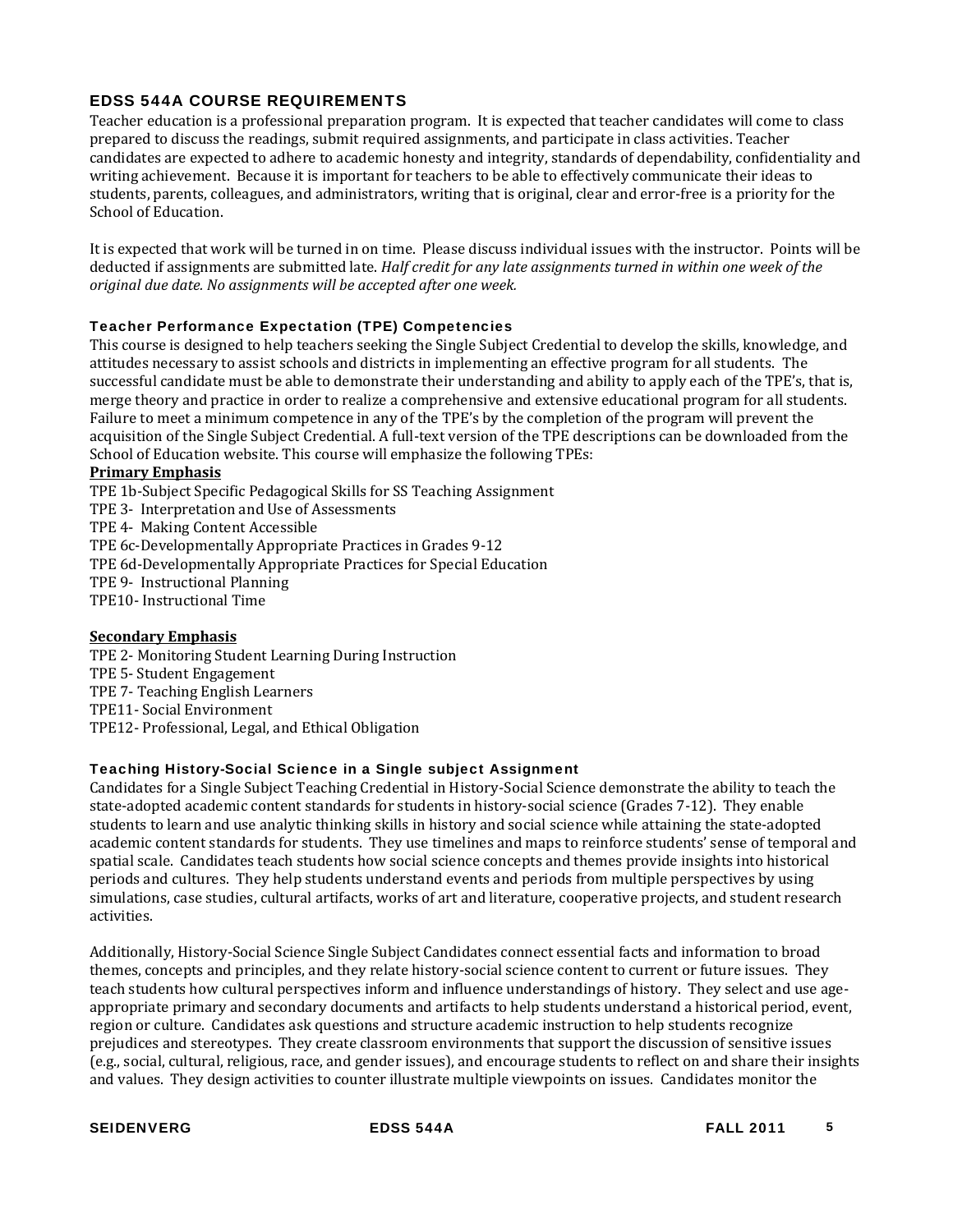progress of students as they work to understand, debate, and critically analyze social science issues, data, and research conclusions from multiple perspectives.

# Instructor Application of the Attendance Policy

 credential requirement. Absences and late arrivals/early departures will affect the final grade. For this course, attendance at all classes is essential to receiving credit for intermediate assessments and involvement in discussions of readings. A minimum grade of C+ is required in EDUC 544 to qualify as part of the

For this course, If you miss more than 2 sessions, you will not pass the course. If extenuating circumstances occur, the student should contact the instructor as soon as possible to make appropriate arrangements. Notification of an absence does not constitute an excuse.

If more than three hours is missed, the highest possible grade that can be earned is a "C+". If extenuating circumstances occur, the teacher candidate should contact the instructor as soon as possible to make appropriate arrangements.

The following individual penalties will be assessed for absences:

- Half credit for any late assignments turned in within one week of the original due date.
- No assignments will be accepted after one week.
- No credit for the intermediate assessment for that day's work (reading responses, role‐plays, presentations…)
- 1 make up assignment will be accepted for a three-hour (or portion of 3 hours) absence assignment is due 1 week after absence. Make Up Assignment must be negotiated with instructor. Make up assignments are due within one week of absence.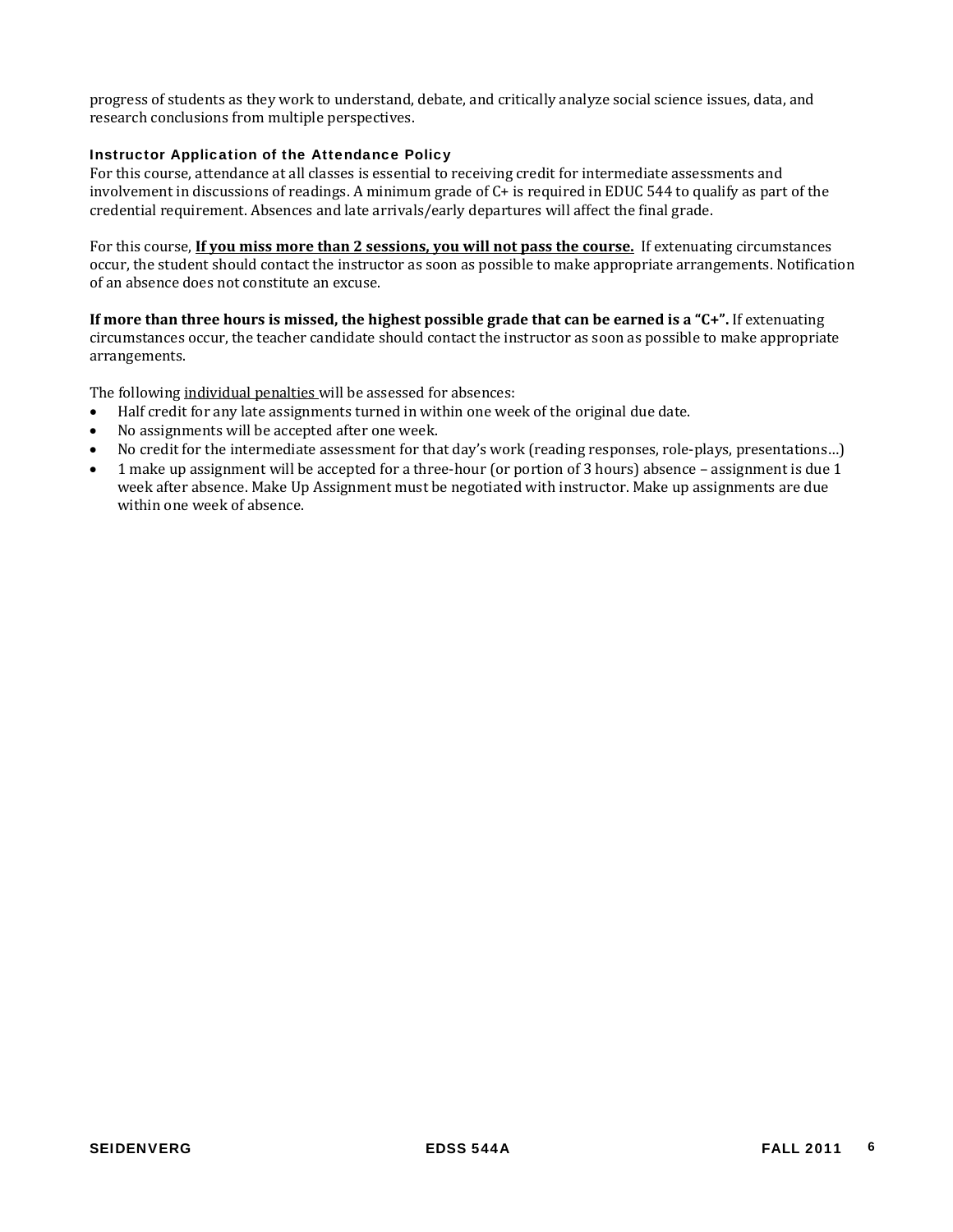# EDSS 544A COURSE ASSIGNMENT DESCRIPTIONS, RUBRICS, AND GRADING

# **ASSIGNMENTS**

Detailed assignments and rubrics will be handed out in class.

# Curriculum Pacing Guide

Each student will be responsible for creating a curriculum pacing guide for a class they are teaching in Beginning Teaching Candidacy. This pacing guide will be created using Understanding by Design methodology, the CA H/SS Standards, textbooks and other supplemental material.

#### Book/Strategy Presentations

Each student will be responsible for presenting chapters and strategies from the Marzano or Fisher and Frey books. In groups, students will be responsible for presenting the information found in these books and highlighting the most useful strategies for the rest of the class by teaching a lesson using the strategy.

 Students will also be responsible for using strategies from the Marzano and Fisher and Frey books to develop presentations about the choice books by Standage and Gombrich.

#### Lesson Plans

#### (*TPE 1b, 3, 4, 9,10*)

This lesson plan will use the universal lesson design format that includes the essential elements of a lesson. This lesson will also reflect a multicultural approach to the Social Studies and provide accommodation for diverse learners.

#### Unit Plan

#### (*TPE 1b, 3, 4, 9, 10*)

As with the lesson plan, this unit will include the essential elements of a unit plan. It will make distinction between goals and objectives, provide a variety of activities that build both conceptual understanding and skills. It will include at least two lesson plans that build toward the goals of the unit. It is expected that this unit will be implemented during student teaching.

# Reflections

#### *(TPE 1b, 10)*

 Each lesson, students will be asked to write reflections on the readings and class activities. These reflections will be  *Subject‐specific Pedagogical Skills (1B) and Instructional Time (10)* will be written for inclusion and archived in Taskstream. Failure to complete any portion of Taskstream assignment will result in no credit for the course. assessed on comprehension, analysis and integration of the material. In addition, "summary reflections" in the areas of

#### Strategies Notebook

# (*TPE 1b, 3, 4, 6c, 6d*)

 Students will develop a notebook of portable teaching and learning strategies that can be used for specific purposes updated throughout the teacher's career. This is an on‐going assignment that will be evaluated in EDSS544B – in a variety of situations. This notebook will include categories such as thinking skills, openers, literacy skills, assessment strategies and more. Each entry will be formatted to include purposes of strategy, step‐by‐step implementation and reflective analysis. It should be constructed so that individual strategies can be entered and second semester.

#### Professionalism

# (*TPE 12, 13*)

 collaborative skills and professional responsibilities. Because this course is part of an accredited program that leads Each student will be assessed according to the Group Participation Rubric. This assessment will focus on to professional certification, students are expected to demonstrate behavior consistent with a professional career. Students must:

- **Attend all class meetings**
- final grade. Arrive on time just as you would at a school site. Late arrivals to and early departures from class will alter the
- **•** Prepare carefully for class.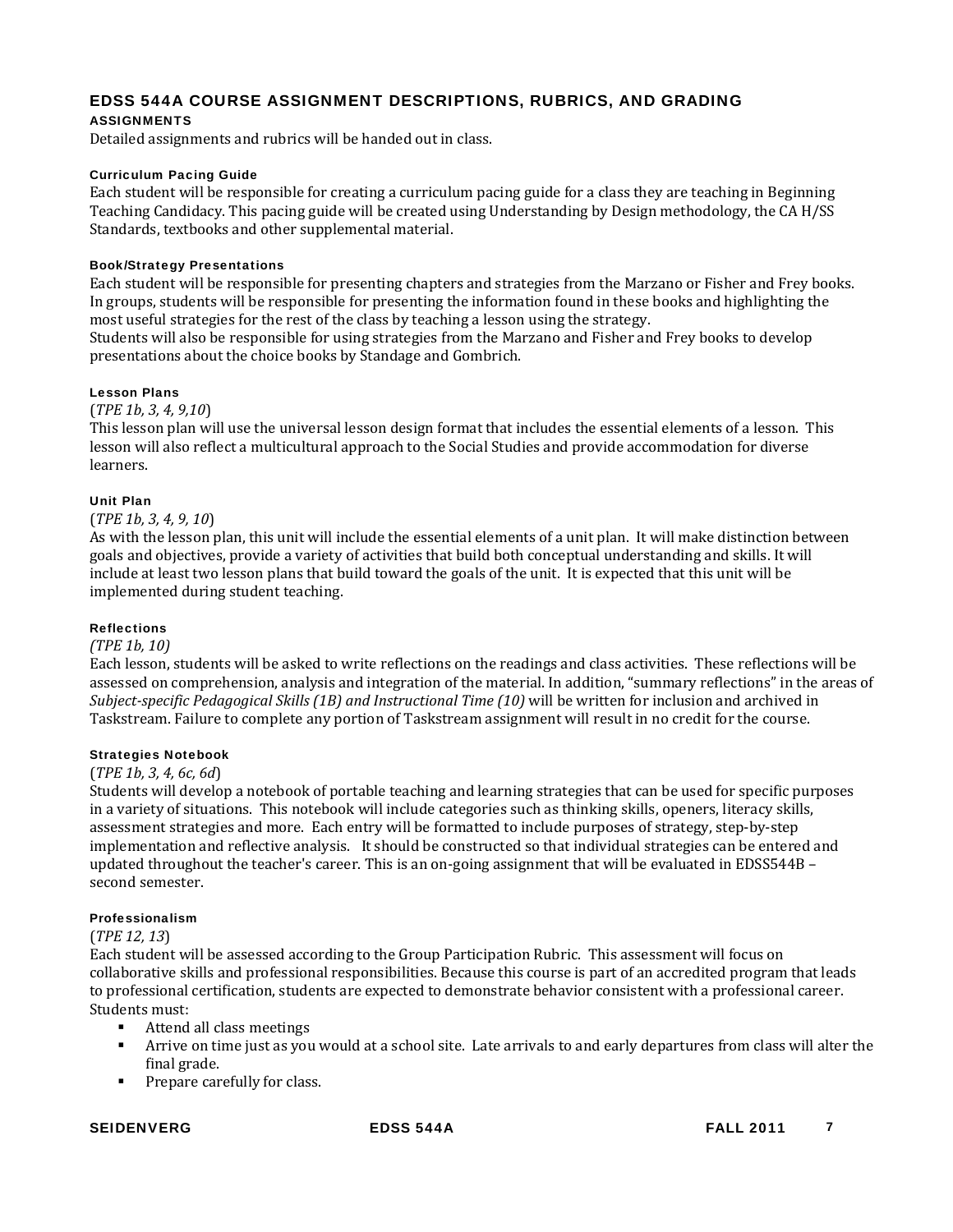- each class meeting) late. Occasionally a student may be asked to revise an assignment. If so, the revised work must be submitted no later than <u>one week</u> after it was returned and may not be eligible for full credit. If you are absent when an assignment is due, you may submit the work via email so that it is not counted late. Receipt of Complete all assignments on time. Late assignments will receive a 20% reduction in points for each day (not the assignment will be returned by the instructor.
- Interact professionally and collaborate responsibly with your colleagues. Teacher education is a professional preparation program and students will be expected to adhere to standards of dependability, academic honesty and writing achievement.

#### GRADE

| <b>Curriculum Pacing Guide</b> | 20% |                                                                                                                                                                          |  |
|--------------------------------|-----|--------------------------------------------------------------------------------------------------------------------------------------------------------------------------|--|
| <b>Book Presentation</b>       | 20% | In order to receive a California State Teaching                                                                                                                          |  |
| <b>Lesson Plan</b>             | 15% | Credential, you must maintain a B average in your                                                                                                                        |  |
| <b>Unit Plan Outline</b>       | 10% | College of Education classes and receive no lower than a<br>$C+$ in any one course. A grade lower than a $C+$ indicates                                                  |  |
| <b>Reflections</b>             | 10% |                                                                                                                                                                          |  |
| Professionalism                | 20% | serious concern about a student's readiness for a                                                                                                                        |  |
| <b>Strategy Notebook</b>       | 5%  | teaching credential-significant concerns exist about<br>his/her quality of learning, quality of work, etc. If you<br>are concerned about meeting this requirement at any |  |

 *time, you should talk with your instructor.*

#### ASSESSMENT

"A" students:

- 1. Demonstrate serious commitment to their learning, making full use of the learning opportunities available to them and searching out the implications of their learning for future use.
- 2. Complete all assignments thoroughly, thoughtfully, and punctually.
- inquiry. 3. Make insightful connections between all assignments and their developing overall understanding of methods of teaching social studies and its effects on student learning; they continually question and examine assumptions in a genuine spirit of
- 4. Always collaborate with their colleagues in professional, respectful and productive ways, enhancing each participant's learning and demonstrating personal integrity.
- 5. Show high level achievement of course goals.
- 6. Consistently complete all class preparation work and are ready to engage in thoughtful discourse.
- 7. Demonstrate responsibility to meeting attendance requirements (miss fewer than 1 class or have fewer than 2 tardies/leave class early) .

#### "B" students:

- 1. Simply comply with the course requirements and expectations.
- 2. Complete all/most assignments, usually thoroughly, thoughtfully, and punctually.
- 3. Usually connect assignments to their developing overall understanding of social studies and its effects on student learning; may be satisfied with "accepting" their learning as it's "received" without examining, very deeply, their and others' assumptions or seeking a deeper understanding of the implications.
- 4. Show reasonable achievement of course goals.
- 5. Generally collaborate with their colleagues in professional, respectful and productive ways, enhancing each participant's learning and demonstrating personal integrity.
- 6. Complete most class preparation work and are ready to engage in thoughtful discourse
- 7. Demonstrate responsibility to meeting the attendance requirements (miss fewer than 1class or have fewer than 3 tardies/leave class early).

#### "C" students:

- 1. Demonstrate an inconsistent level of compliance to course requirements and expectations.
- 2. Complete all/most assignments but with limited thoroughness, thoughtfulness, and/or punctuality.
- building students' literacy skills through social studies. 3. Make limited connections between assignments and their developing overall understanding of social studies and its effects on student learning; may not be open to examining assumptions or implications and might actually "dismiss" the role of
- 4. Attempt but show limited progress in achieving course goals.
- 5. Collaborate with their colleagues in ways that are not always professional, respectful or productive; participants may be distracted from learning and/or personal integrity may not be demonstrated.
- 6. Complete some class preparation work and are generally under‐prepared to engage in thoughtful discourse
- 7. Demonstrate little responsibility for meeting attendance requirements (miss more than 1 class or have more than 3 tardies/leave class early) .

"D" or "F" students: Fail to meet the minimum requirements of a "C."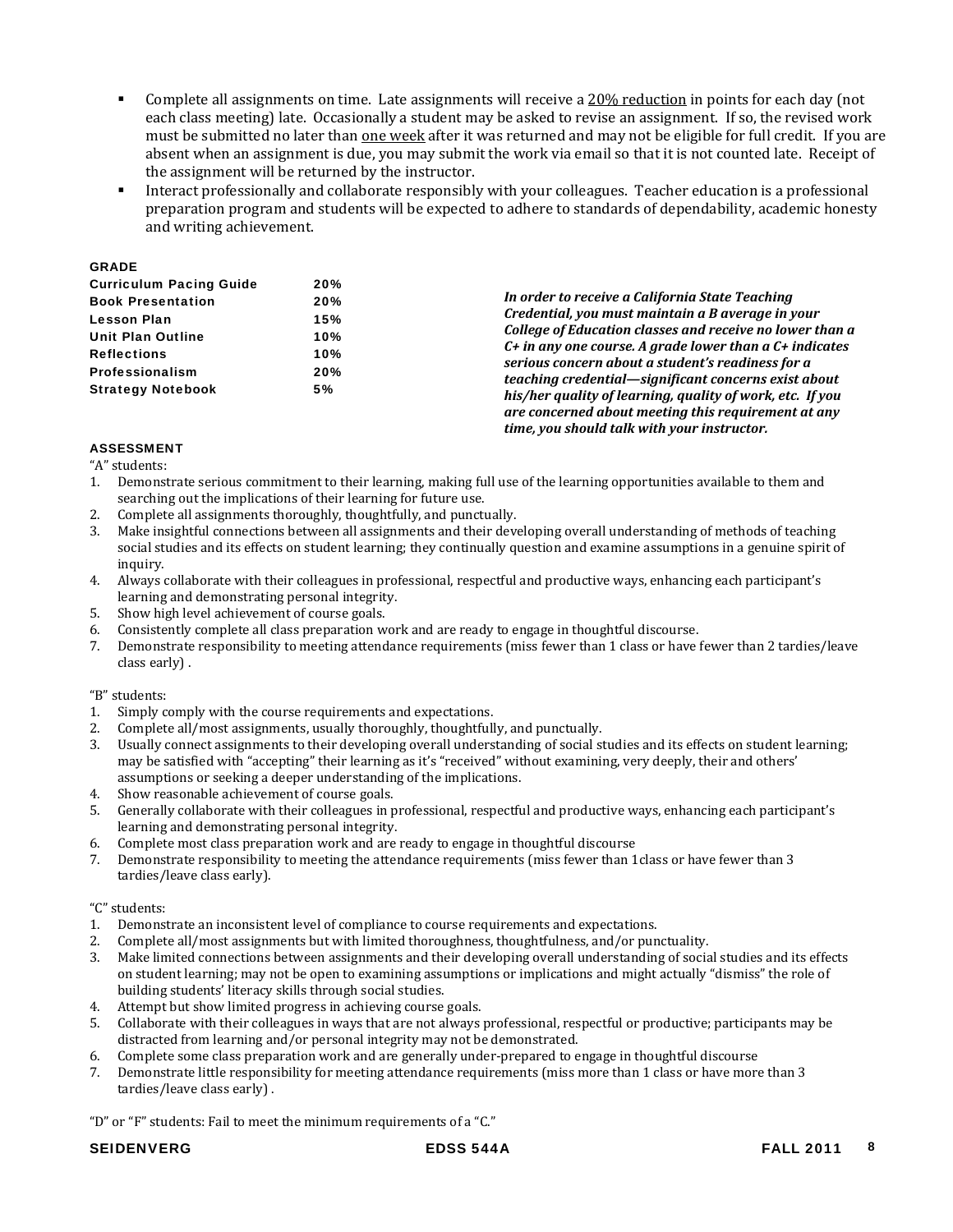# EDSS 544A Course Calendar (Subject to Change)

| <b>DATE</b>                                      | <b>TOPIC</b>                                                                                                                                                            | <b>READING ASSIGNMENT DUE</b>                                                                                                                                                                         | <b>ASSIGNMENT DUE</b>                                                                                                                                                       |
|--------------------------------------------------|-------------------------------------------------------------------------------------------------------------------------------------------------------------------------|-------------------------------------------------------------------------------------------------------------------------------------------------------------------------------------------------------|-----------------------------------------------------------------------------------------------------------------------------------------------------------------------------|
| 9/12                                             | Introductions<br>Syllabus/Jumping in!<br>Why Teach Social Studies?<br>Logistics<br>Discuss and select choice book                                                       | $\bullet$                                                                                                                                                                                             | $\bullet$                                                                                                                                                                   |
| 9/26                                             | CA H/SS Standards<br>What are they? What is my<br>responsibility in teaching them?<br>How do standards fit non-standard<br>people?<br>Compare CA and National Standards | CA H/SS Framework<br>$\bullet$<br>Peruse it, and gain a<br>$\bullet$<br>general overview of what is<br>included.<br>Locate skills standards vs.<br>$\bullet$<br>content standards                     | Bring H/SS Framework<br>$\bullet$<br>to class<br><b>Bring National</b><br>$\bullet$<br>Standards to class<br>Bring choice book to<br>٠<br>class                             |
| 10/3                                             | Lesson Planning/Unit Planning<br>What is the big idea?<br>Understanding by Design/backwards<br>planning                                                                 | Re-Read all chapters on<br>$\bullet$<br><b>Identifying Desired Results</b><br>(enduring understandings,<br>essential questions,<br>knowledge and<br>skills)(UBD)<br>Read Marzano Chs 1-6<br>$\bullet$ | Bring Wiggins &<br>$\bullet$<br>McTighe<br>Understanding by<br>Design<br><b>Bring H/SS Framework</b><br>$\bullet$<br>to class<br>Reader response to<br>$\bullet$<br>Marzano |
| 10/10                                            | Lesson Planning/Unit Planning<br>continued<br>Assessment and student performance<br><b>Reading Strategies</b>                                                           | Re-Read all chapters<br>$\bullet$<br>related to assessment<br>(UBD)<br>Read Marzano Chs 7-13<br>$\bullet$<br>Fisher & Frey Chs 1-5<br>$\bullet$                                                       | Reader response to<br>$\bullet$<br>Marzano<br>Bring Wiggins &<br>McTighe<br>Understanding by<br>Design<br>Bring H/SS Framework<br>$\bullet$<br>to class                     |
| 10/22<br><b>SAT</b><br>At<br><b>SDA</b><br>Rm 31 | Unit/ Lesson Planning workshop<br>Planning Learning Experiences and<br>Instruction<br>Primary Sources and Oral History                                                  | Re-Read all chapters related<br>$\bullet$<br>to planning learning<br>$\bullet$<br>experiences and instruction<br>(UBD)<br>Fisher & Frey Chs 6-10<br>$\bullet$                                         | Reader response to<br>$\bullet$<br>choice book<br>Bring textbook for class<br>$\bullet$<br>you are teaching<br>Bring 4 items that<br>$\bullet$<br>represent you             |
| 11/5<br><b>SAT</b><br>At<br><b>SDA</b><br>Rm 31  | Lesson Planning/Unit Planning<br>continued<br>Using the textbook, moving beyond<br>the questions at the end of the<br>chapter.<br><b>Strategy Presentations</b>         |                                                                                                                                                                                                       | Book/strategy<br>$\bullet$<br>presentations due<br>Curriculum Pacing<br>Guide due<br>Reader response to<br>٠<br>choice book                                                 |
| 11/14                                            | Writing to Learn<br>Graphic Organizers                                                                                                                                  | $\bullet$                                                                                                                                                                                             | <b>Bring Strategy</b><br>$\bullet$<br>Notebook to class<br>Bring rough Draft of<br>Lesson Plan<br>Bring rough Draft of<br>$\bullet$<br>Unit Plan                            |
| 11/22                                            | NO CLASS<br>THANKSGIVING WEEK                                                                                                                                           |                                                                                                                                                                                                       | Engage in on-line<br>discussion of last part<br>of choice book. Plan<br>presentation of book                                                                                |